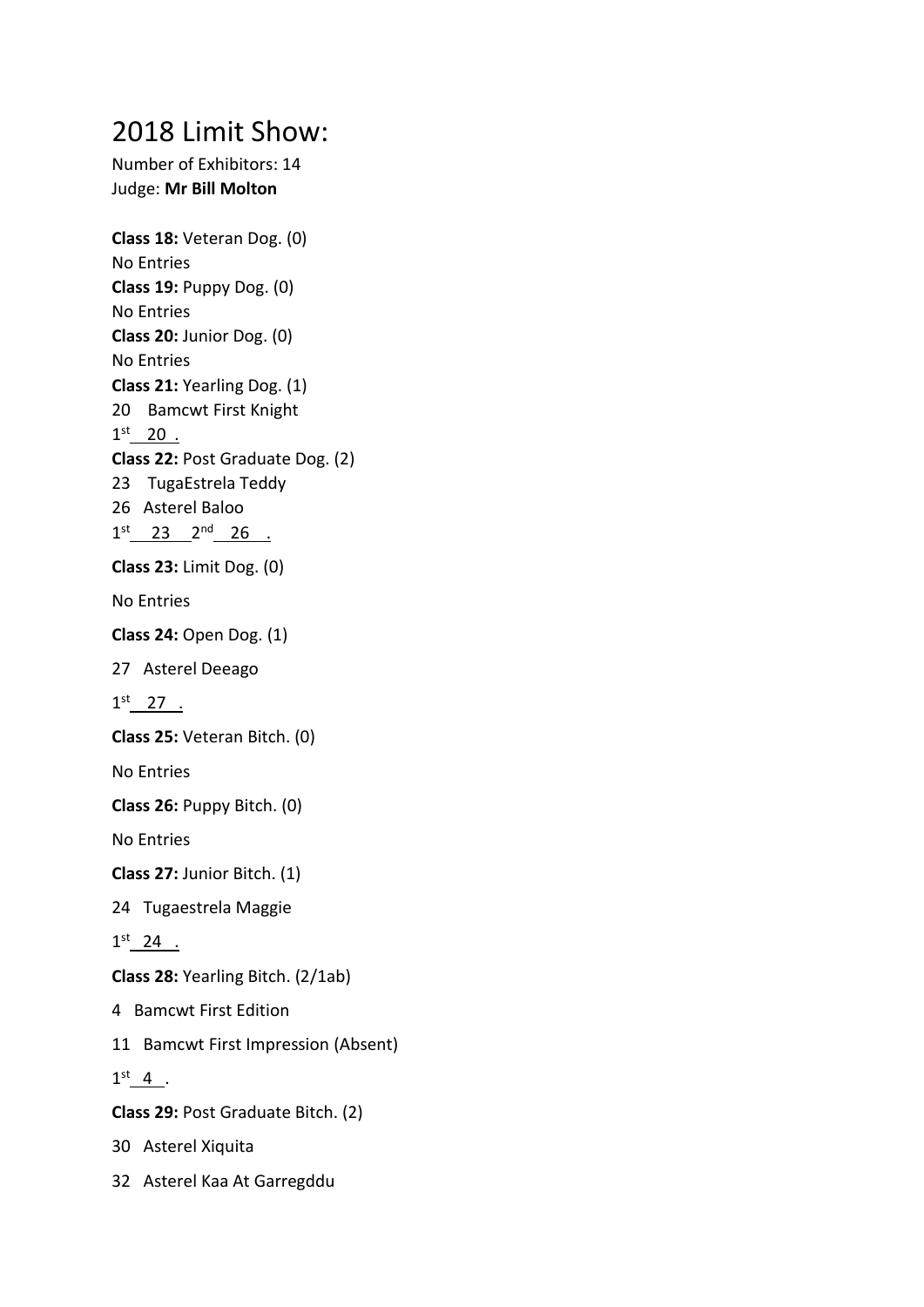$1^{st}$  30  $2^{nd}$  32 . **Class 30:** Limit Bitch. (2) 29 Asterel Bohemian Rhapsody 33 Asterel Belle Starr At Garregddu  $1^{st}$  33  $2^{nd}$  29 . **Class 31:** Open Bitch. (4 & / Abs) 22 Tara Da Quinta Do Ganhao At Tugaestrela (Imp) – (Absent) 28 Drika Da Costa Oeste At Asterel (Imp) 31 Milagre Got a Feelin At Estjak 1st 31 2<sup>nd</sup> 28 . **Class 32:** Brace. (3) Dean Roberts Dean 1<sup>st</sup> Dean 2<sup>nd</sup> Roberts 3<sup>rd</sup> Dean. **Class 33:** Team. (1) Dean 1<sup>st</sup>\_Dean . **Class 34:** Junior Handler. (2) 24a Luis Ramos – (Absent) 24b Ana Ramos  $1<sup>st</sup>$  24b . Best Dog: 23 Reserve Best Dog: 27 Best Puppy Dog: N/A Best Bitch: 31 Reserve Best Bitch: 28 Best Puppy Bitch: N/A **BEST IN SHOW:** 23 Reserve Best In Show: 31 Best Puppy In Show: N/A